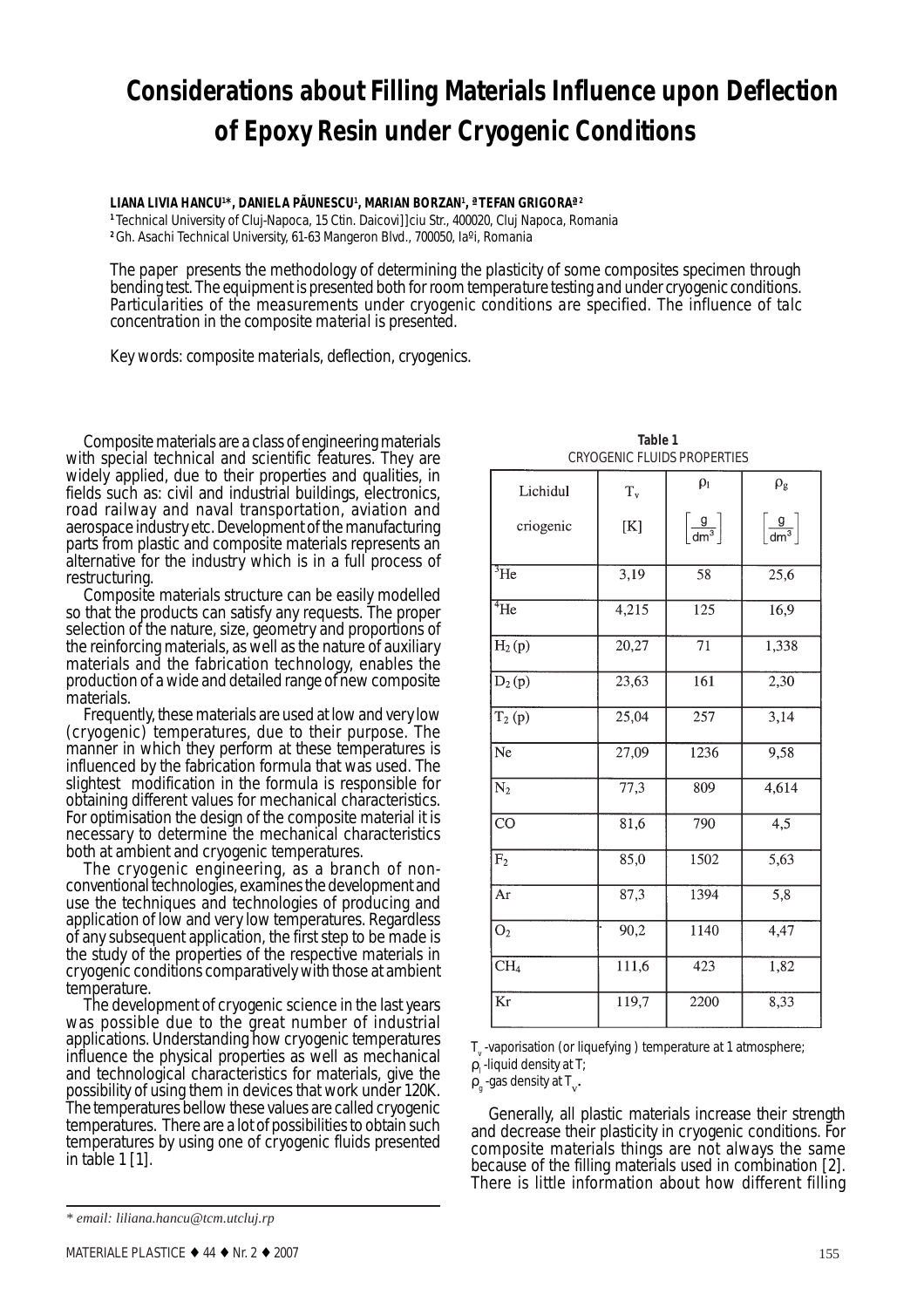materials influence mechanical characteristics of the composites. In order to use a certain combination for parts used at low temperatures, it is necessary to determine some of the mechanical characteristics of the composite, both at ambient temperature and under cryogenic conditions.

In this paper the authors present experimental researches concerning how the quantity of the filling ingredient, namely talc, influences the mechanical characteristics of a thermosetting material, namely epoxy resin. The equipment that was used for tests is presented and the particularities are discussed. Deflection test was performed at room temperature and under cryogenic conditions, and bending resistance and deflection were determined.

## *Testing methodology and equipment*

Deflection test at room temperature was performed following the instructions from SR ISO 178: 1998. The equipment used for the similar test under cryogenic conditions has two main parts: the testing machine itself and the cryostat. The machine is a testing universal machine INSTRON 1196 that is equipped with an automatic system for recording the load variation diagram, as an electrical sensing device measures the load. The speed used for bending is 1mm/min and it was kept at the same value during testing. The class of precision of 0.5 ensures an error of exactness of  $\pm 0.5\%$  from the applied load; the relative error of coming back to zero is 0.25% from the maximum limit of measuring, while the threshold of sensitiveness is of 0.05% from the maximum limit of measuring.

The specimen is placed onto the rolls of the bending device shown in figure 1. The punch is fixed in the superior rod tie (fig. 2) of the testing machine. The device is placed

inside the cryostat onto the inferior rod tie. Cryogenic liquid used is nitrogen with the liquefying temperature of 77K. It is poured into the isolated vessel



Fig.1. Bending device; 1 –bending plate, 2 –rolls, 3 –specimen, 4 –punch, 5 – support, 6 –fixing device

from a Dewar container, through the vent pipe and cool nitrogen vapours are obtaining inside. The temperature is measured and at 120K the bending test is performed.

The cryostat is presented in figure 2. It is the modulus type and can be used for traction, compression and deflection measurements [4].

If there is a need oh a higher cryostat, it is possible to mount between inferior and superior parts a middle modulus designed and built due to necessities.

#### *Measurements and results*



Fig.2. Modulus cryostat; 1-pressing table; 2-plate; 3-support; 4 inferior tie rod; 5-seal ring; 6-exterior cover; 7 and 10-super isolation;

8-seal ring ; 9-butterfly gate; 11-cover; 12 and 17-pipe isolation; 13-vent pipe; 14-thermometer; 15-superior tie rod; 16-seal ring;

#### 18 - supply pipe

The samples were realised from epoxy resin, Dinox type, with talc in different ratio as a filling ingredient, through resin transfer procedure. Polymerisation was performed in oven at  $60^{\circ}\mathrm{C}$  for two hours. In this way 14 samples were realised for each filling ingredient ratio. Samples were realised as required in SR ISO 178: 1998. They have: 80 mm lengths (minim);  $10 \pm 0.5$  mm width;  $4 \pm 0.2$  mm thickness.

Width (b) and the thickness (h) are measured with an accuracy of 0.1 mm respectively 0,002 mm, in 3 points

from the calibrated part of the specimen.<br>Load is very slowly performed at the middle of the specimen and no chocks are allowed. INSTRON machine registers automatically the load variation diagram.

With the measured values (width and thickness) and the obtained ones from registered diagram, bending breaking stress is calculated.

$$
R_i = \frac{3 \cdot F \cdot L}{2 \cdot b \cdot h^2}
$$
 [MPa] (1)

where:

F - bending load,

 $L<sub>z</sub>$  - distance between bearings,  $[mm]$ ;

b-specimen width, [mm];

h - specimen thickness, [mm].

The value of the deflection is determined by using the linear part of load-deflection diagram registered by the machine.